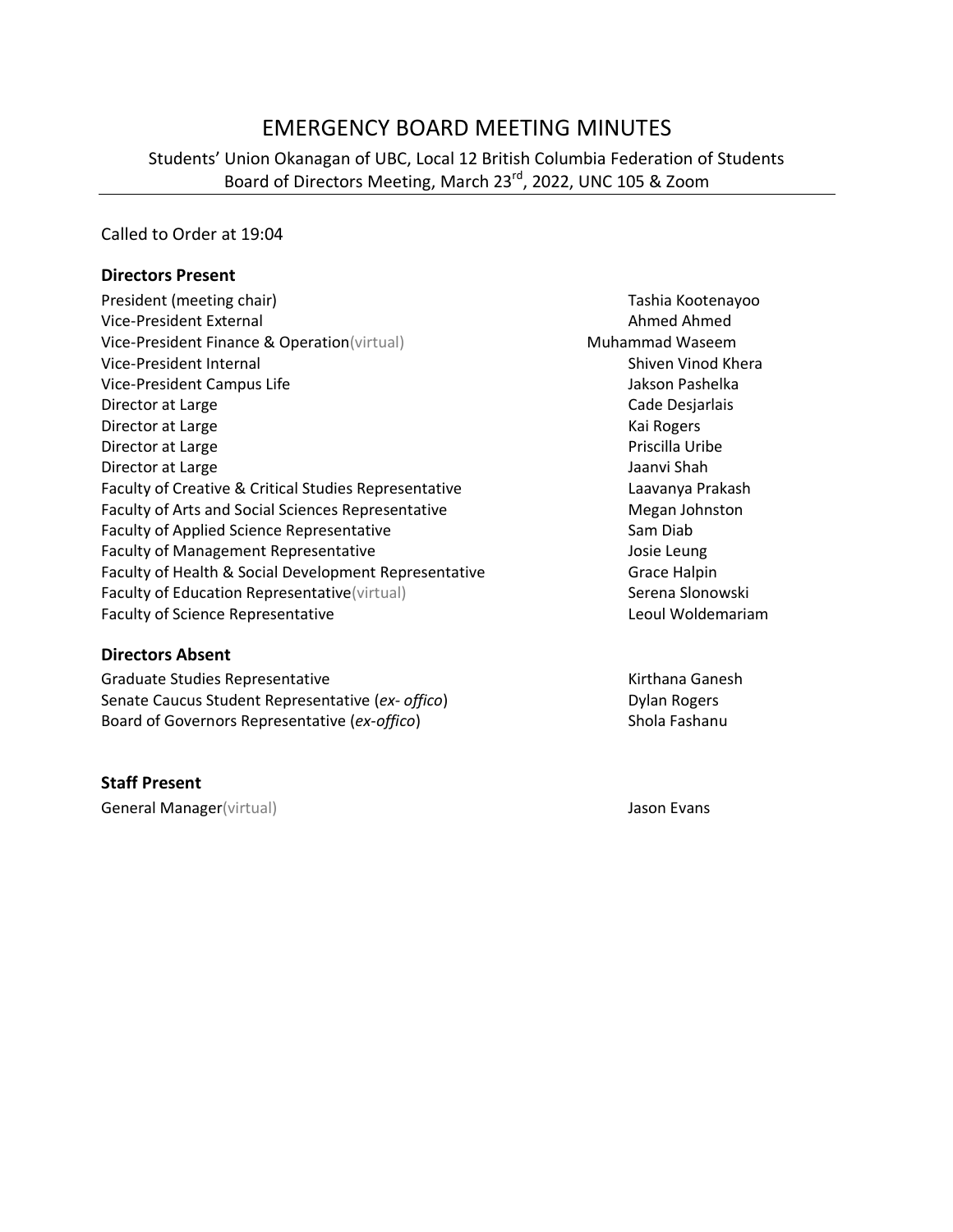### **1.** ACKNOWLEDGEMENT OF TERRITORY

*We would like to acknowledge that we are on the traditional, ancestral territory of the Okanagan Nation. We would like to recognize that learning happened in this place long before this institution was established. It's important that we understand that we are very privileged to be living, working, and learning in these territories that are not our own.*

## **2.** ADOPTION OF AGENDA AND REVIEW OF MEMBERSHIP

22/03/23.01 Desjarlais/Ahmed Be it resolved that the agenda be adopted. Carried

- **3.** ADOPTION OF MINUTES FROM PREVIOUS MEETINGS
- **4.** PRESENTATIONS
- **5.** OLD BUSINESS
- **6.** EXECUTIVE REPORTS
- **7.** COMMITTEE BUSINESS

**7.1 Oversight Committee**

### 22/03/23.02

### Rogers/Desjarlais

Be it resolved that Muhammad Waseem be declared not in good standing with the Students' Union Okanagan of the University British Columbia, as laid out in VII, Section 1, Subsection b, and, Regulation VII, Section 19.

Rogers overviewed the complaint submitted to the Oversight Committee from a member about Waseem that alleged he had endorsed, sponsored and engaged in campaigning for a candidate in the 2022 SUO General Election. He provided a summary of the investigation undertaken by the committee. Rogers reviewed the regulations that had Waseem had been found to be in violation of which were stated as:

- 1. Regulation II, Section 24, Subsection a, xvi;
- 2. Regulation IV, Section 43, Subsections b, c, f, and g;
- 3. Regulation VII, Section 2;
- 4. Regulation VII, Section 3, Subsections a, d & g;
- 5. Regulation VII, Section 4, Subsection a;
- 6. Regulation VII, Section 18;
- 7. Bylaw #92, Subsections m & n; and
- 8. British Columbia Societies Act, Section 25, Subsection a.

He concluded with the recommendation of the committee as presented in the motion brought forward by the Oversight Committee.